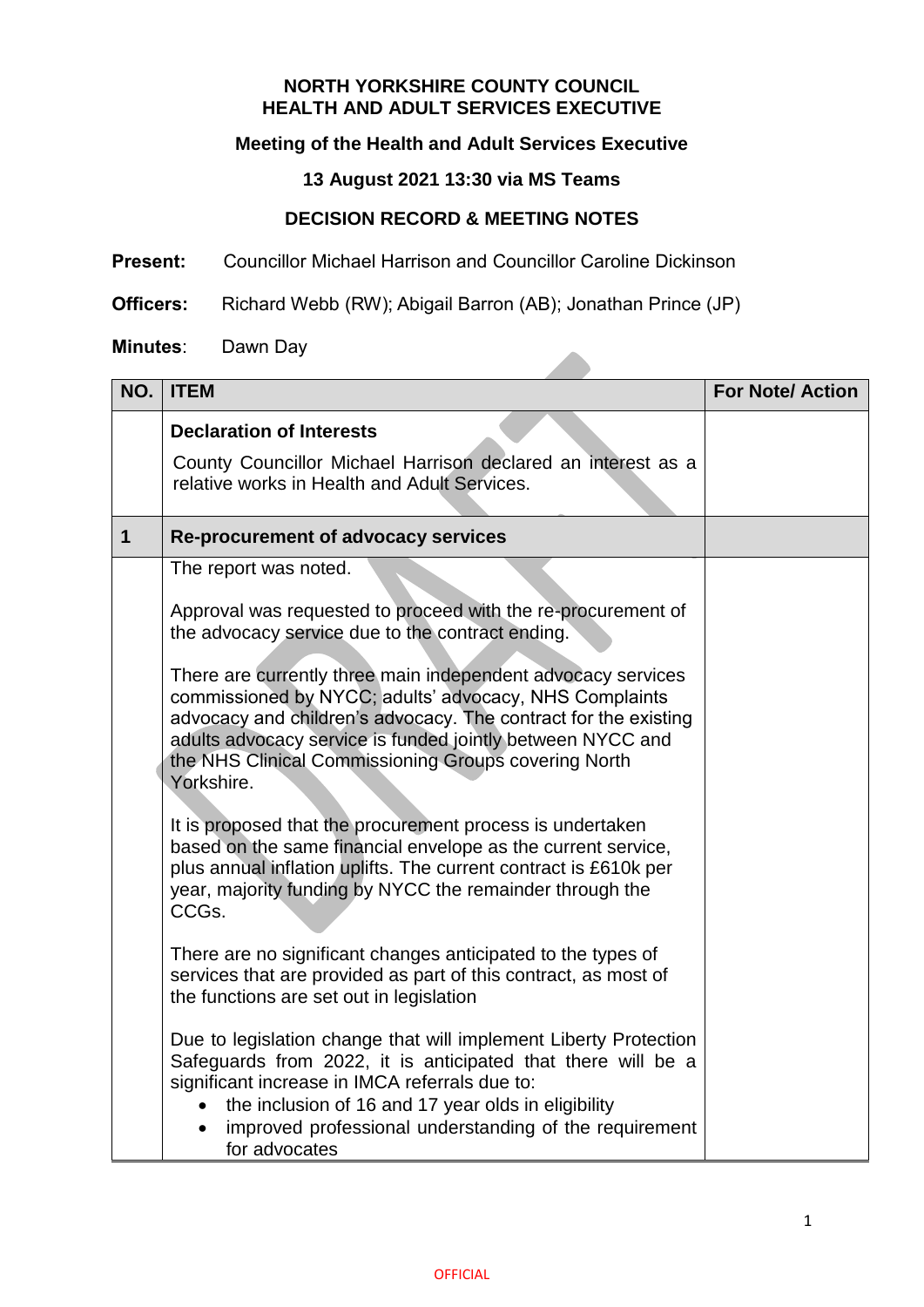|                | the role of a 'Rule 1.2 representative' (a different type of<br>$\bullet$<br>advocacy not currently part of this contract) being<br>dissolved and replaced by more complex IMCA referrals<br>If additional funding is required because of the LPS changes, a<br>future discussion with Members may be required.<br>We are currently undertaking a consultation with the public and<br>social care staff. Any feedback will be incorporated into a<br>future service model.<br>Market testing has been carried out. Only a small number of<br>organisations have come forward but we are confident we will<br>be able to secure a good service.<br>This has already been discussed at HAS Leadership Team who<br>have reviewed the finances and different strands across the<br>group.<br><b>AGREED:</b><br>Approval given to re-procure the advocacy service                                                                                                                                                                                                                                                                                                                                                                                                                                                                                                                                                                            |  |
|----------------|-----------------------------------------------------------------------------------------------------------------------------------------------------------------------------------------------------------------------------------------------------------------------------------------------------------------------------------------------------------------------------------------------------------------------------------------------------------------------------------------------------------------------------------------------------------------------------------------------------------------------------------------------------------------------------------------------------------------------------------------------------------------------------------------------------------------------------------------------------------------------------------------------------------------------------------------------------------------------------------------------------------------------------------------------------------------------------------------------------------------------------------------------------------------------------------------------------------------------------------------------------------------------------------------------------------------------------------------------------------------------------------------------------------------------------------------|--|
| 2 <sup>2</sup> | <b>Adults Carers Service and Young Carer Support and</b><br><b>Advice</b>                                                                                                                                                                                                                                                                                                                                                                                                                                                                                                                                                                                                                                                                                                                                                                                                                                                                                                                                                                                                                                                                                                                                                                                                                                                                                                                                                               |  |
|                | The report was noted.<br>It is recommended that the Authority carry out an open<br>procurement procedure combining the Adult Carers and Young<br>Carers support service into one contractual mechanism.<br>There are currently eight contractual arrangements supporting<br>Young Carers and Adult Carers across North Yorkshire. The<br>contract's overall purpose is to offer carers valuable assistance,<br>enabling<br>carers to seek advice,<br>support and<br>access<br>assessments that are of benefit to them whilst signposting carers<br>to relevant support services throughout North Yorkshire.<br>Due to the volume of contractual mechanisms, contract<br>management can be difficult and the need to ensure that young<br>carers can transition to adult carers seamlessly is vitally<br>important. It is being proposed to combine the Adult carers and<br>Young Carers contract into one contractual mechanism to<br>ensure a consistent approach across the councils carers<br>support. This could be delivered in the form of a single<br>provider/consortia operating in all areas of North Yorkshire or<br>for different providers/consortia delivering on a locality footprint.<br>We would like much better links with the prevention service and<br>wider carer pathway and online assessment tool for carers.<br>Better collaboration between providers and to enhance our role<br>in relationship management. |  |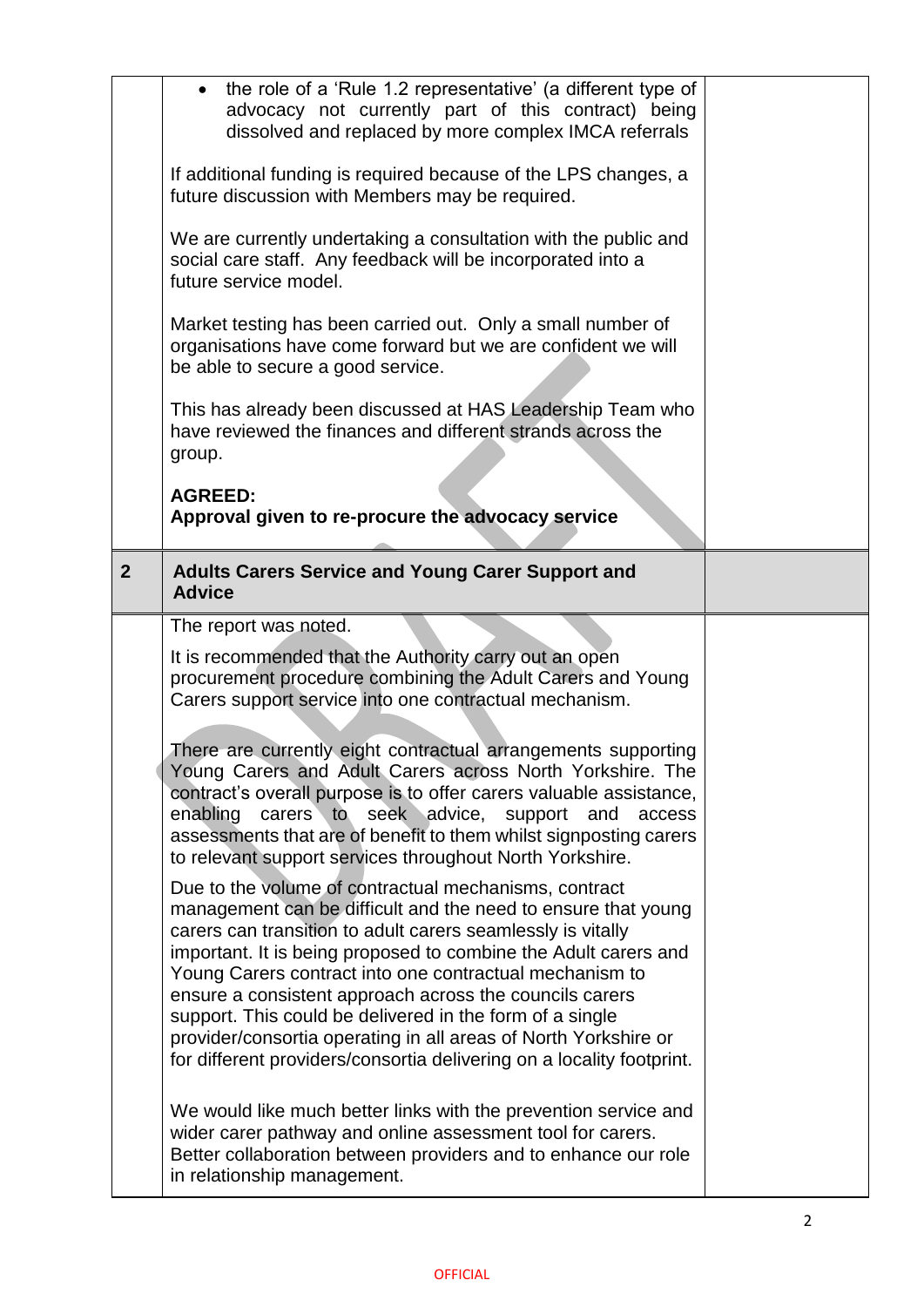|                | AB assured members of the importance of the service quality<br>and efficiencies due to combining the contracts. We would like<br>to develop the service and make it more robust. There will be a<br>service development improvement plan and a contractual<br>mechanism to improve the service year on year.                                                                                     |  |
|----------------|--------------------------------------------------------------------------------------------------------------------------------------------------------------------------------------------------------------------------------------------------------------------------------------------------------------------------------------------------------------------------------------------------|--|
|                | RW emphasised links to the carers sitting service.                                                                                                                                                                                                                                                                                                                                               |  |
|                | <b>AGREED:</b>                                                                                                                                                                                                                                                                                                                                                                                   |  |
|                | Approval given to re-procure the service                                                                                                                                                                                                                                                                                                                                                         |  |
| 3 <sup>5</sup> | Re-procurement of the home form hospital service                                                                                                                                                                                                                                                                                                                                                 |  |
|                | The report was noted.                                                                                                                                                                                                                                                                                                                                                                            |  |
|                | Approval was requested to re-procure the Home from Hospital<br>Service.                                                                                                                                                                                                                                                                                                                          |  |
|                | Home from Hospital Schemes have been identified as enabling<br>safe and timely discharge from hospital. North Yorkshire County<br>Council are seeking to provide practical support to people who<br>require such support, on their return home to facilitate timely and<br>appropriate discharge.                                                                                                |  |
|                | The delivery model shall throughout the term of the contract,<br>seek to incorporate the use of community assets to support a<br>more effective service offer, building on the work and<br>achievements through the pandemic response.                                                                                                                                                           |  |
|                | Comprehensive stakeholder,<br>market<br>service<br>user<br>and<br>engagement has been undertaken with findings incorporated in<br>to the new service model and amendments to the contract term<br>Feedback from the consultation has raised that<br>and value.<br>providers are unable to grow and be innovative and a longer<br>contract term will be re-procured as a result of this feedback. |  |
|                | Feedback from acute trusts and agencies is to reduce<br>maximum support from 6 weeks to 4 weeks. We will continue<br>to work with the discharge team and integration team to embed<br>the service as a normal part of the pathway. Provide more of a<br>consistent offer and strengthen quality of discharges.                                                                                   |  |
|                | A Service Development Improvement Plan will provide the<br>ability to grow and develop the service.                                                                                                                                                                                                                                                                                              |  |
|                | AB confirmed the provider would be involved in the multi-<br>disciplinary team, ensuring throughout the four-week period that<br>the person regained independence and given support to<br>participate in wider activities. This is a preventative piece,<br>providing strong links with living well and the stronger<br>community team's part of the wider community network.                    |  |